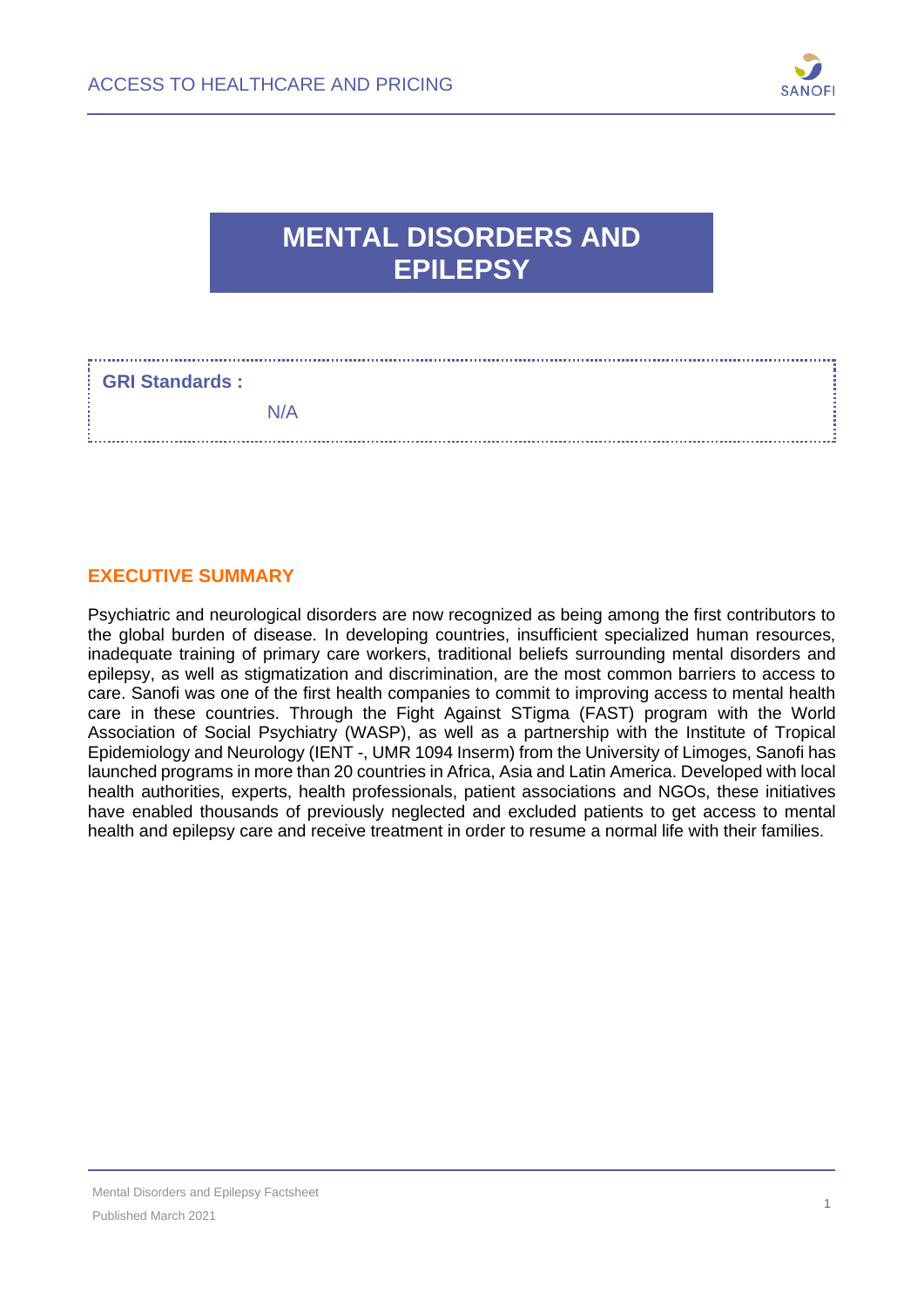# **TABLE OF CONTENTS**

| 2.1. Myanmar: empowering health workers and leveraging digital technology 4       |
|-----------------------------------------------------------------------------------|
|                                                                                   |
|                                                                                   |
| 2.3. South Africa: upskilling primary healthcare professionals and implementing a |
|                                                                                   |

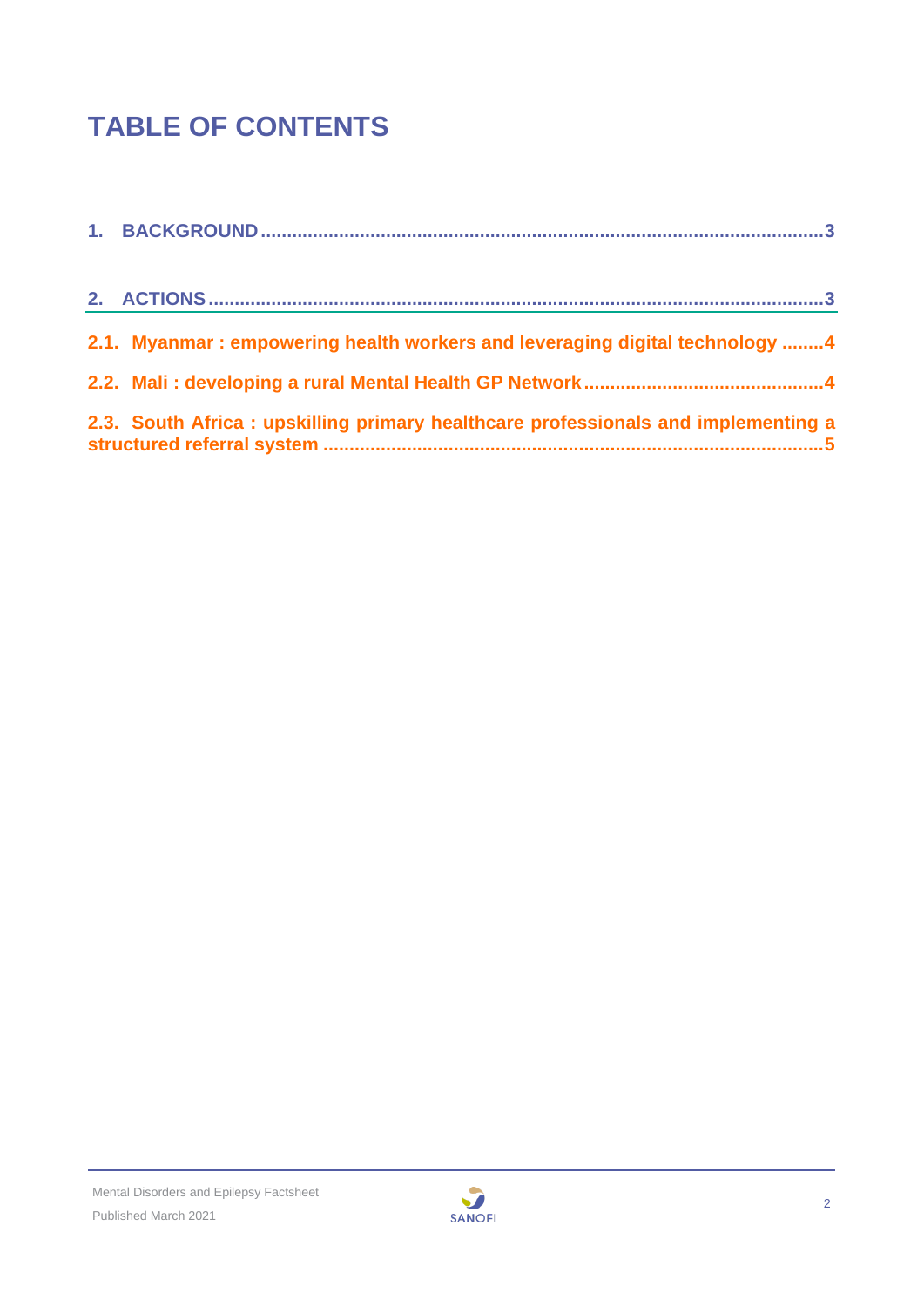#### <span id="page-2-0"></span>**1. BACKGROUND**

The World Health Organization (WHO) estimates that approximately 450 million people worldwide are affected by mental disorders at any point in time.<sup>1</sup> These disorders are found in all countries across the globe and they include depression, bipolar disorder, anxiety disorders, addictions, schizophrenia and other psychoses.

Epilepsy is a chronic neurological disease characterized by recurrent epileptic seizures, which are brief episodes of involuntary movements sometimes accompanied by loss of consciousness or other symptoms related to abnormal brain activity. More than 50 million people worldwide have epilepsy.<sup>2</sup>

Psychiatric and neurological disorders are now recognized as being among the first contributors to the global burden of disease. $3$  Their impact continues to grow with significant consequences, in all countries of the world, on health and also on social and human rights with very important economic repercussions. 1

In developing countries, insufficient specialized human resources, inadequate training of primary care workers, traditional beliefs surrounding mental disorders and epilepsy, as well as stigmatization and discrimination, are the most common barriers to access to care. Although in many cases effective treatments exist, 75-85 % of patients with mental disorders or epilepsy living in low and middle-income countries do not receive suitable treatment.<sup>1,2,4</sup>

#### <span id="page-2-1"></span>**2. ACTIONS**

In 2008, Sanofi joined forces with the World Association of Social Psychiatry (WASP) to set up the Fight Against STigma (FAST) program. Fighting the social stigma associated with mental illness is a key factor in access to healthcare and rehabilitation. This program is dedicated to promoting access to healthcare for patients with mental disorders or epilepsy in developing countries. This program is now part of Access Accelerated, a first-of-its kind collaboration gathering more than 20 biopharmaceutical companies, the World Bank and Union of International Cancer Control in order to help address the full spectrum of access barriers to non-communicable disease medicines in lowand lower- middle income countries.

Through the FAST program, as well as via a partnership with the Institute of Epidemiology and Tropical Neurology (IENT, UMR 1094 Inserm), we have launched initiatives in over 20 countries in Africa, Asia and Latin America. Developed with local health authorities, local experts and health professionals, patient associations or NGOs, these programs aim to improve access to care for patients with mental disorders or epilepsy in low-and middle-income countries. They are based on training health workers, raising public awareness, educating patients and their families. Thanks to these initiatives, thousands of patients who were previously neglected and excluded are seeking medical help and receiving treatment, so that they are able to resume a normal life with their families.

To date, over 10,700 healthcare workers have been trained, over 3.4 million people have been reached through awareness and educational activities, and over 133,000 people with mental illness or epilepsy have been diagnosed and/or treated.

Find out more about our FAST Program:<https://www.youtube.com/watch?v=2tNrx7g4Qak>

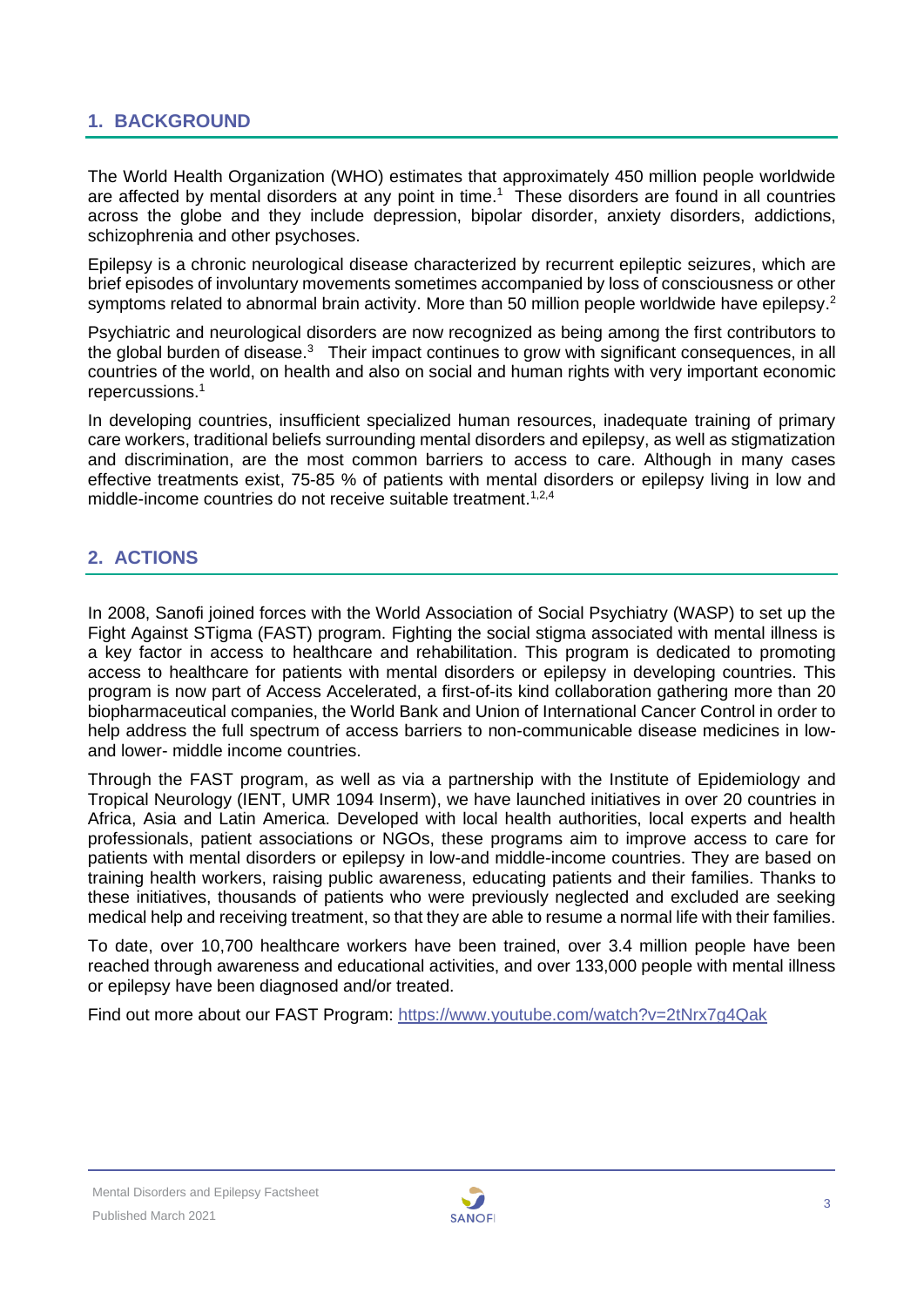#### <span id="page-3-0"></span>**2.1. Myanmar: empowering health workers and leveraging digital technology**

Sanofi has partnered with the Myanmar Medical Association to develop and implement a 3-year pilot program, which combined an integrated approach at the community level leveraging existing staff and resources, with the use of low cost digital technology (smartphone and tablet), to improve access to mental health care in Myanmar.

The program's goal was to reduce by 20 % the treatment gap for psychotic disorders (including schizophrenia), major depressive disorder and epilepsy, in 24 months, in Hlaing Thar Yar a highly populated township, located in the Western part of Yangon.

The program's objectives were to : 1. Develop skills and competencies of existing community health workers (CHWs) so that they can a) identify people with psychoses, depressive disorder and epilepsy, and direct them to seek care from General Practitioners (GPs) ; b) support patients and their families ; and c) raise awareness and educate the general population about mental disorders. 2. Empower GPs, and primary healthcare professionals from the township community health centres to diagnose, manage, support people with these disorders, and if necessary, get advice from psychiatrist and/or refer to mental health hospital. 3. Provide township GPs and community health centers with access to a psychiatrist for difficult cases. 5, 6

75 CHWs and 90 Primary Healthcare Professionals were trained. As of 30 September 2019, over 17,300 people from the Township had attended information meetings held by trained CHWs. With the assistance of smartphones equipped with interactive screening questionnaires, CHWs have referred 1,378 people to see one of the trained GPs and 1,088 of them have actually been diagnosed and managed for a mental disorder or epilepsy. The implementation phase of this project is now completed, and several surveys have also been conducted to better evaluate and understand the effects of the training and awareness activities. Data collected are currently being analyzed.

Beyond the Myanmar Medical Association, the Myanmar Mental Health Society and Sanofi, this program has also involved international partners such as the World Association of Social Psychiatry (WASP) and the Université Numérique Francophone Mondiale (UNFM – World Francophone Digital University, which has been developing distance learning and e-health solutions for healthcare professionals in low-resource countries).

<span id="page-3-1"></span>Find out more about our program in Myanmar :<https://www.youtube.com/watch?v=UvM5KKfnpNM>

#### **2.2. Mali : developing a rural Mental Health GP Network**

In Mali, the 3-year initiative has been implemented by Santé Sud, an NGO which has been working in this country since 1989. The program started in July 2018 and it aims to improve access to mental health care for the rural population in six regions (Kayes, Koulikoro, Mopti, Segou, Sikasso and Timbuktu) through the development of a rural GP Mental Health Network and by raising awareness amongst the general population.<sup>6</sup>

GPs have gone through two face-to-face training workshops, which have both resulted in significant increases in knowledge (+150 % and +40 %). Both these were followed by individual mentoring sessions with a psychiatrist, which included supervised consultations and review of patients' medical records. Overall, between July 2018 and December 2020, 2,907 new patients have been diagnosed with a mental disorder and managed by the trained GPs.

Behavior Change Communication materials have also been developed (flipchart, brochures, radio broadcast messages). One hundred and eighty-three community workers have been trained, and it is estimated that over 76,000 people have been reached by awareness sessions organized by trained community workers or GPs. There have also been 336 radio broadcasts focused on disease awareness, reaching approximately 314,000 people.